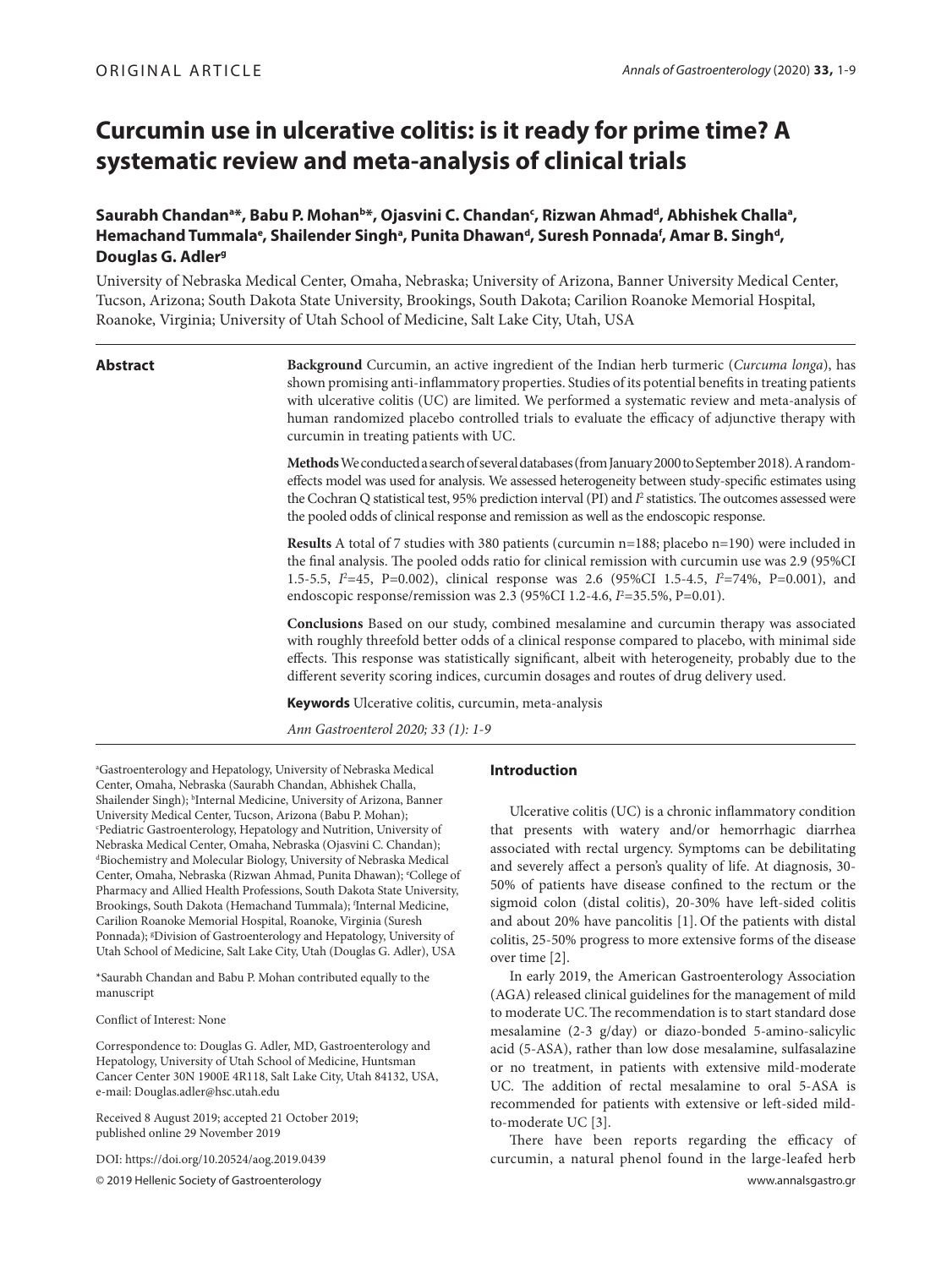*Curcuma longa L.* (common names turmeric, Indian saffron) in the treatment of various diseases, such as hyperlipidemia, diabetes mellitus and non-alcoholic steatohepatitis, as well as UC [4-6]. However, the AGA made no recommendations on its use in mild-to-moderate UC patients already on a 5-ASA agent. The reason for this was stated to be a "knowledge gap", probably from the lack of large randomized placebo controlled studies (RCTs) evaluating the efficacy of curcumin and its side-effect profile. We therefore aimed at filling this "knowledge gap" by performing a systematic review and meta-analysis of the current evidence in order to evaluate the role of combination curcumin therapy in patients with UC.

# **Materials and methods**

# **Search strategy**

We conducted a comprehensive search of several databases and conference proceedings, including PubMed, EMBASE, Google Scholar, SCOPUS and Web of Science databases, for publications from January 2000 to September 2018. We followed the Preferred Reporting Items for Systematic Reviews and Meta-Analyses (PRISMA) guidelines [7], using a predefined protocol to identify studies reporting on the use of curcumin in UC. An experienced medical librarian using inputs from the study authors helped with the literature search.

Key words used in the literature search included a combination of "curcumin", "turmeric", "inflammatory bowel disease", and "ulcerative colitis". The search was restricted to studies in human subjects published in the English language in peer-reviewed journals. Two authors (BPM, SC) independently reviewed the title and abstract of studies identified in the primary search and excluded studies that did not address the research question, based on pre-specified exclusion and inclusion criteria. The full text of the remaining articles was reviewed to determine whether it contained relevant information. Any discrepancy in article selection was resolved by consensus, and in discussion with a coauthor. The bibliographic sections of the selected articles, as well as the systematic and narrative articles on the topic were manually searched for additional relevant articles.

#### **Study selection**

In this meta-analysis, we included clinical trials that evaluated the clinical outcomes of curcumin in UC. Studies were included as long as they provided data needed for the analysis, irrespectively of the sample size, inpatient/outpatient setting and geography. Only RCTs reporting the efficacy of curcumin in UC were included in this meta-analysis. Exclusion criteria comprised: 1) case reports and case series; and 2) studies not published in English. In the event of multiple publications from the same

cohort and/or overlapping cohorts, data from the most recent and/or most appropriate comprehensive report were retained.

# **Data abstraction and quality assessment**

Data on study-related outcomes in the individual studies were abstracted onto a standardized form by at least 2 authors (SC, OCC), and 2 authors (BPM, SC) did the quality scoring independently. The Jadad scale for RCTs was used to assess the quality of studies, the details of which are provided in Supplementary Table 1 [8].

# **Definitions**

The response of UC to treatment was assessed using the following indices: Clinical Activity Index (CAI); Simple Clinical Colitis Activity Index (SCCAI); and Disease Activity Index (DAI).

The CAI indexing system comprises 7 items: stool frequency (0-3); blood in stool (0-4); general well-being (0-3); abdominal discomfort (0-3); fever (0-3); extraintestinal manifestations (0-9); and laboratory findings (erythrocyte sedimentation rate and hemoglobin) (0-4) [9].

The SCCAI system comprises 6 items: bowel frequency during the day (0-3); bowel frequency at night (1-2); urgency of defecation (1-3); blood in stool (1-3); general well being (0-4); and extra-colonic features (1 per manifestation) [10].

The DAI, or Mayo score, first developed in 1987, calculates a score between 0 and 12 and includes assessment of stool frequency, rectal bleeding, findings of flexible proctosigmoidoscopy and physician's global assessment of disease activity [11]. The Mayo endoscopic score has been classified into the following 4 categories: 0, normal or inactive disease; 1, mild disease with erythema, decreased vascular patterns and mild friability; 2, moderate disease with marked erythema, absence of vascular patterns, friability and erosions; and 3, severe disease with spontaneous bleeding and ulceration [12].

Outcomes assessed in the analysis were as follows:

- 1. Pooled rate of clinical remission, defined as: CAI score ≤4; Ulcerative Colitis Disease Activity Index (UCDAI) ≤2 or  $<$ 3, SCCAI  $\leq$ 2.
- 2. Pooled rate of clinical response, defined as: decrease in UCDAI by  $\geq$ 3; decrease in partial Mayo score by  $\geq$ 3; and decrease in SCCAI score by ≥3 points.
- 3. Pooled rate of endoscopic response and remission, defined as: drop in Mayo score ≥1 to a score of 0 or 1 for remission and any ≥1 in Mayo sub-score as response as well as a partial Mayo score ≤1.
- 4. Safety profile, including adverse events.

#### **Statistical analysis**

We used meta-analysis techniques to calculate the pooled estimates in each case, using a random-effects model and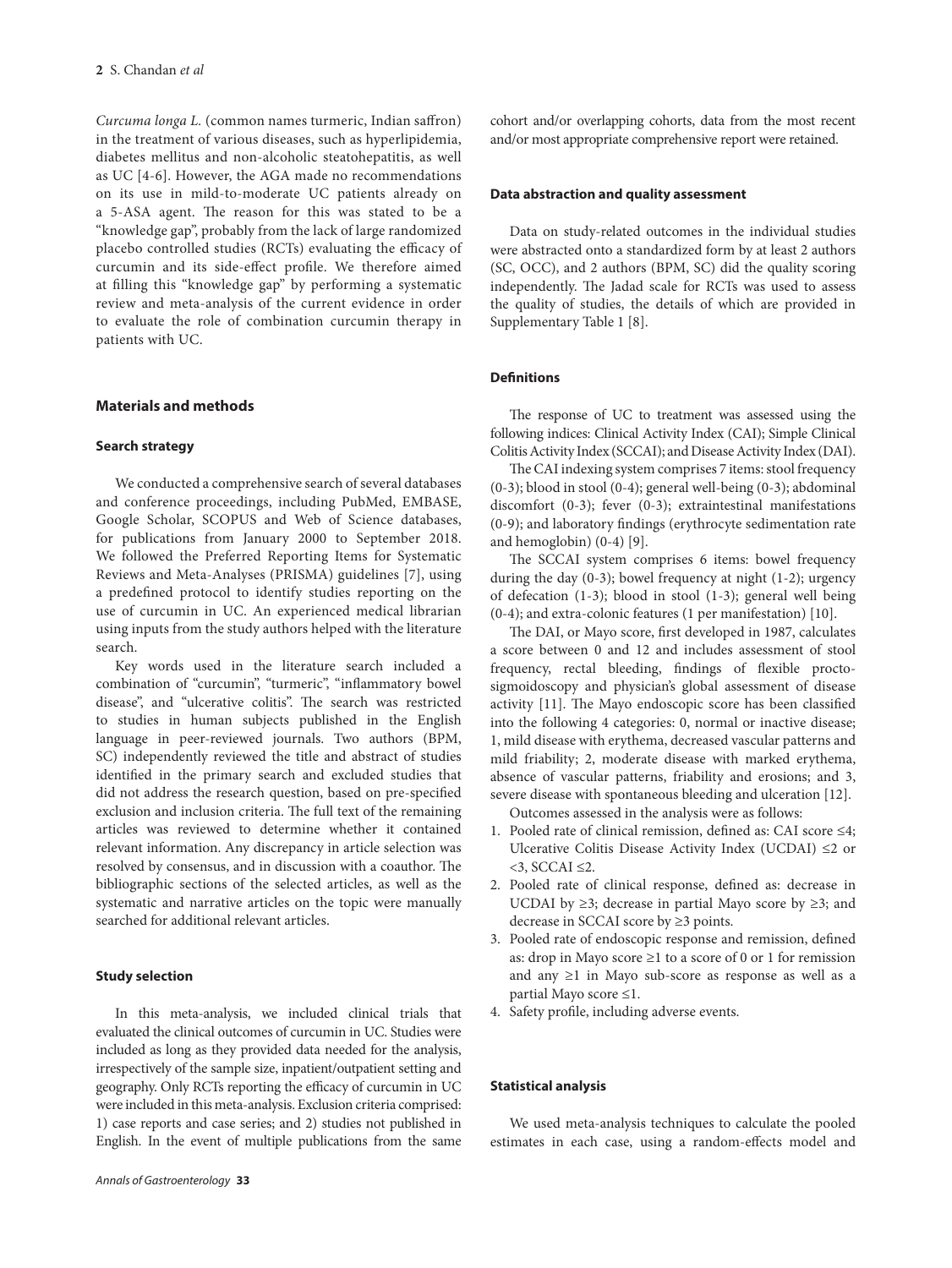following the methods suggested by DerSimonian and Laird [13]. When the incidence of an outcome was 0 in a study, a continuity correction of 0.5 was added to the number of incident cases before statistical analysis [14]. We assessed heterogeneity between study-specific estimates using the Cochran Q statistical test for heterogeneity, 95% prediction interval (PI), which deals with the dispersion of the effects [15-17], and the *I*2 statistics [18,19]. In this, values of <30%, 30-60%, 61-75%, and >75% were suggestive of low, moderate, substantial, and considerable heterogeneity, respectively [20]. Publication bias was ascertained, qualitatively by visual inspection of a funnel plot and quantitatively by the Egger test [21]. When publication bias was present, further statistics using the fail-safe N test and Duval and Tweedie's "Trim and Fill" test was used to ascertain the impact of the bias [22]. Three levels of impact were reported, based on the concordance between the reported results and the actual estimate if there were no bias. The impact was reported as minimal if both versions were estimated to be same, modest if effect size changed substantially but the final finding would still remain the same, and severe if the basic final conclusion of the analysis was threatened by the bias [23]. Predictive factors for the outcomes were assessed by meta-regression methods. All analyses were performed using Comprehensive Meta-Analysis (CMA) software, version 3 (BioStat, Englewood, NJ).

# **Results**

# **Search results and population characteristics**

From an initial total of 119 studies, 101 records were screened and 74 full-length articles were assessed. Seven studies (380 patients) were included in the final analysis [24-30]: 188 patients were treated with curcumin as an adjunct to mesalamine and 192 patients were in the control group, receiving placebo with mesalamine. One study [25] reported clinical outcomes using the CAI, 2 studies [29,26] used the UCDAI, 2 studies [30,24] used the Mayo/partial Mayo score, and 2 [27,28] used the SCCAI. The schematic diagram of study selection is illustrated in Supplementary Fig. 1.

There were 174 males and 128 females. Two studies did not report the patients' sex. Mean age ranged from 32.7±8.9 years

to 45.2±15.8 years. The basic population characteristics are described in Supplementary Table 2. Four studies [29,26,28,27] reported the extent of colitis: left sided colitis (52 patients), pancolitis (24 patients), and proctitis (28 patients). In 6 studies [24-28,30], oral curcumin was used, whereas in 1 study [29] the route of administration was rectal. In the study by Masoodi *et al* [28], the actual number of patients who achieved an overall final clinical response was not reported. As the study was otherwise of high quality, the authors decided to include it in the analysis. The primary author of the study was contacted, but it was not possible to obtain the missing information and the most appropriate data were extracted. The potential influence of this study on outcomes, if any, was evaluated using a sensitivity analysis.

#### **Characteristics and quality of included studies**

All included studies were RCTs. Two studies were published in abstract form [24,30] and the rest as full manuscripts. The detailed assessment of study quality is given in Supplementary Table 1. Overall, all studies were considered to be of high quality based on the Jadad scale. There were no low-quality studies.

#### **Meta-analysis outcomes**

The pooled odds ratio for clinical remission (5 studies) [25-27,29,30] with curcumin use was 2.9 (95% confidence interval [CI] 1.5-5.5, 95% prediction interval [PI] 0.5-33, *I*<sup>2</sup>=45, P=0.002) (forest plot Fig. 1), while for clinical response with curcumin (5 studies) [24,26-29] it was 2.6 (95%CI 1.5-4.5, 95%PI 0-88, *I*<sup>2</sup>=74%, P=0.001) (forest plot Fig. 2). The pooled odds ratio for endoscopic response/ remission (5 studies) [24,26,27,29,30] was 2.3 (95%CI 1.2-4.6, 95%PI 0-14, *I*<sup>2</sup> =35.5%, P=0.01) (forest plot Fig. 3).

With regards to safety and adverse events, Lang *et al* [27] reported 3 serious adverse events resulting in withdrawal of the subjects from the study. Two patients reported worsening UC symptoms and 1 patient reported abdominal pain from a peptic ulcer present prior to initiation of the study medication. Four patients reported mild adverse events, such as nausea, transient increase in stool frequency and abdominal bloating.



**Figure 1** Forest plot. Clinical remission *CI, confidence interval*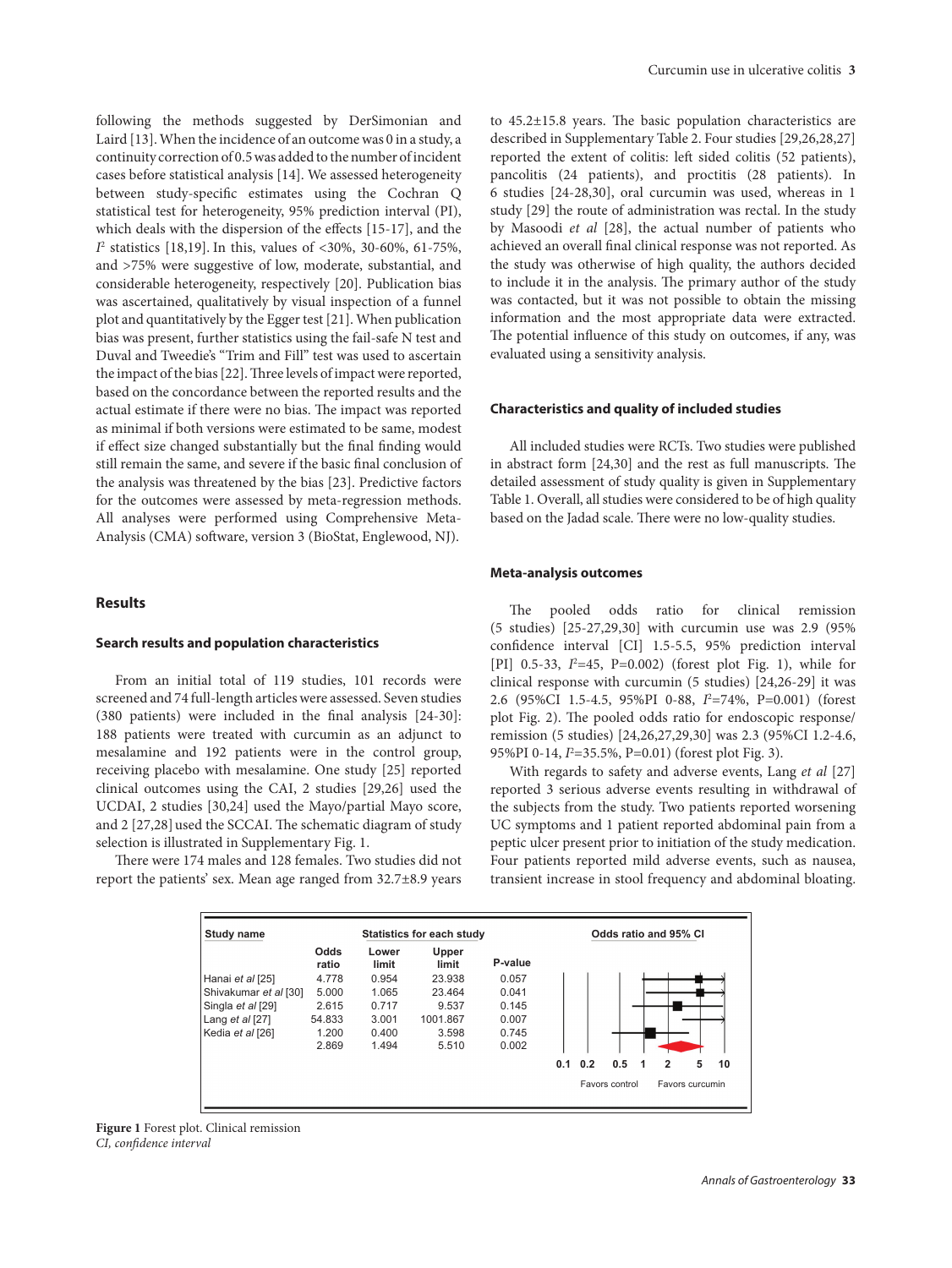Nine adverse events were reported in 7 patients by Hanai *et al* [25], including sensation of abdominal distension, nausea, transient hypertension, transient increase in the number of stools and elevated serum guanosine triphosphate level. Masoodi *et al* [28] reported a total of 8 adverse events, including flatulence, dyspepsia, headache, increased appetite, nausea and yellow stools. There were no serious adverse events.

Meta-regression analysis was done based on the curcumin dosage used. The lowest dose used was 100 mg and the maximum 10000 mg. No significant predictive effect was noted with curcumin dosage on the calculated outcomes (Random effects Knapp-Hartung 2-sided P-value=0.54, 0.34, 0.66 for clinical remission, clinical response and endoscopic response, respectively).

#### **Validation of meta-analysis results**

# **Sensitivity analysis**

To assess whether any one study had a dominant effect on the meta-analysis, we excluded one study at a time and analyzed its effect on the main summary estimate. On this analysis, no single study significantly affected the outcome or the heterogeneity. Thus, removing the study by Masoodi *et al* [28], would not have changed our findings.

#### **Heterogeneity**

We assessed the dispersion of the calculated rates using the PI and *I*<sup>2</sup> percentage values. The PI gives an idea of the range of the dispersion and *I*<sup>2</sup> tells us what proportion of the dispersion is true versus chance [17]. The pooled rates of primary outcomes had wide prediction intervals with heterogeneity.

# **Publication bias**

A publication bias analysis was not done, as the total number of studies included in the analysis was less than 10.

# **Discussion**

Our study demonstrates that adjunctive use of curcumin with mesalamine yields a superior clinical and endoscopic response in the treatment of UC compared to placebo and mesalamine. This study is the first meta-analysis to report on the use of curcumin as an adjunct to mesalamine in the treatment of UC, and it is the most comprehensive review to date of all human trials evaluating the use of adjunctive curcumin therapy in treating UC.

| <b>Study name</b>   |               |                | Statistics for each study |         | Odds ratio and 95% CI                               |
|---------------------|---------------|----------------|---------------------------|---------|-----------------------------------------------------|
|                     | Odds<br>ratio | Lower<br>limit | Upper<br>limit            | P-Value |                                                     |
| Singla et al [29]   | 2.275         | 0.687          | 7.535                     | 0.179   |                                                     |
| Lang et al [27]     | 13.222        | 3.087          | 56.635                    | 0.001   |                                                     |
| Kedia et al [26]    | 0.457         | 0.145          | 1.434                     | 0.179   |                                                     |
| Banerjee et al [24] | 6.171         | 1.583          | 24.054                    | 0.009   |                                                     |
| Mansoodi et al [28] | 3.333         | 1.098          | 10.116                    | 0.034   |                                                     |
|                     | 2.613         | 1.505          | 4.537                     | 0.001   |                                                     |
|                     |               |                |                           |         | 0.2<br>0.5<br>$\overline{2}$<br>5<br>10<br>0.1<br>1 |
|                     |               |                |                           |         | Favors control<br>Favors curcumin                   |



| <b>Study name</b>     |               |                | <b>Statistics for each study</b> |         | Odds ratio and 95% CI                  |
|-----------------------|---------------|----------------|----------------------------------|---------|----------------------------------------|
|                       | Odds<br>ratio | Lower<br>limit | Upper<br>limit                   | P-Value |                                        |
| Shivakumar et al [30] | 4.000         | 0.849          | 18.836                           | 0.080   |                                        |
| Singla et al [29]     | 1.999         | 0.579          | 6.296                            | 0.288   |                                        |
| Lang et al [27]       | 25.833        | 1.368          | 487.947                          | 0.030   |                                        |
| Kedia et al [26]      | 1.211         | 0.417          | 3.517                            | 0.726   |                                        |
| Banerjee et al [24]   | 16.071        | 0.814          | 317.258                          | 0.068   |                                        |
|                       | 2.335         | 1.195          | 4.565                            | 0.013   |                                        |
|                       |               |                |                                  |         | 0.5<br>0.1<br>0.2<br>5<br>2<br>10<br>1 |
|                       |               |                |                                  |         | Favors curcumin<br>Favors control      |

**Figure 3** Forest plot. Endoscopic response *CI, confidence interval*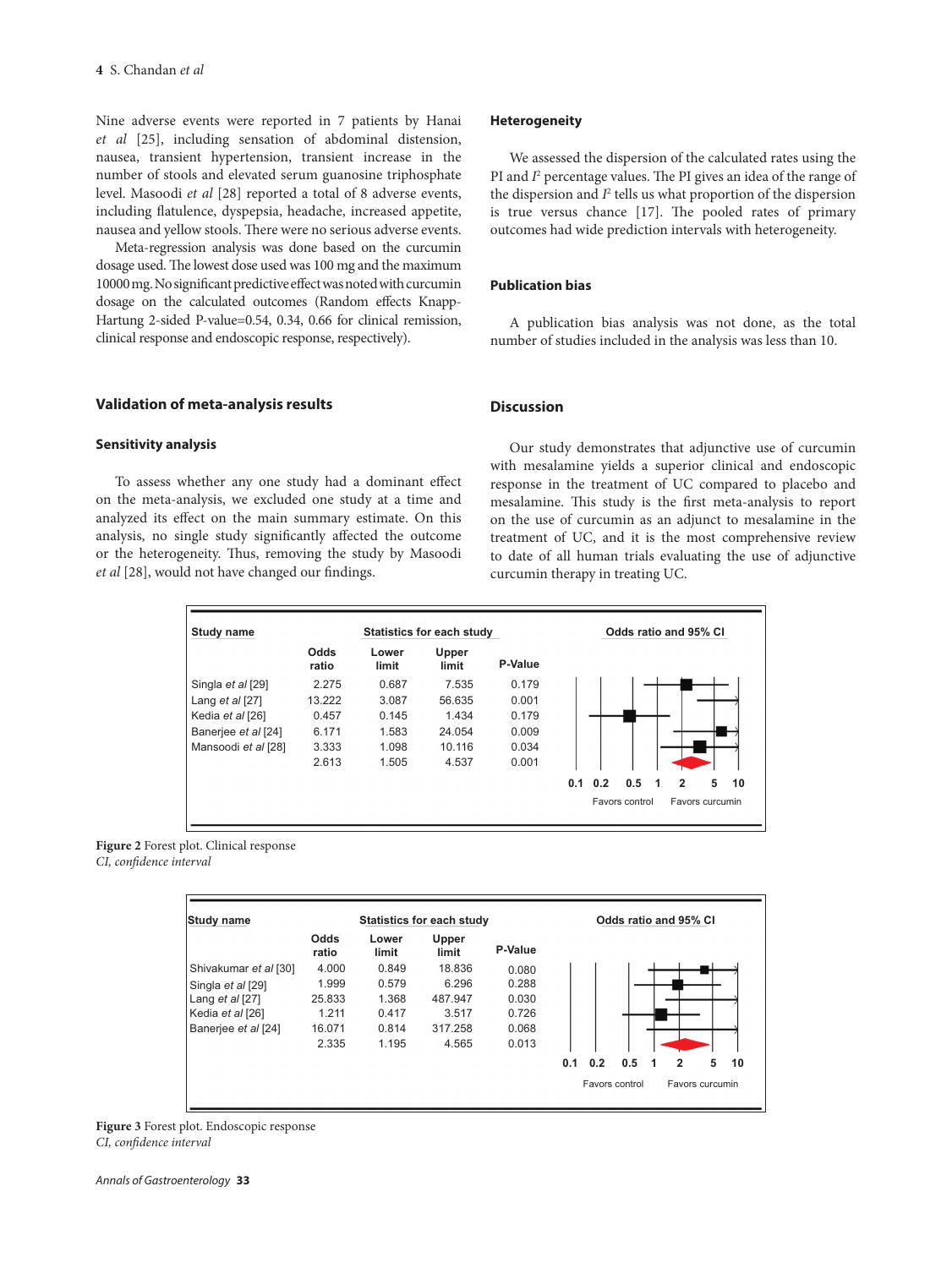Based on our meta-analysis of clinical trials, the odds of a clinical and endoscopic response to curcumin as an adjunct to mesalamine, compared to placebo with mesalamine, were approximately threefold. A total of 21 adverse events were reported, as mentioned in the Results section, all of which were of mild degree.

In experimental models, curcumin has been shown to prevent colitis induced by tri-nitro-benzene sulfonic acid and dextran sodium sulfate. Its postulated mechanism of action is suppression of nuclear factor k-light chain enhancer in B-lymphocytes, along with favorable expression of Th1 and Th2 cytokines. Curcumin has also been reported to have antiinterleukin-1 and anti-tumor necrosis factor α properties, which makes it an attractive naturopathic treatment option for inflammatory diseases such as UC [31,32].

The results of this study are on par with the reported outcomes on the use of curcumin in UC published in the literature [28,25,27,33]. One negative study, that by Kedia *et al* [26], reported no significant differences in the rates of clinical remission, clinical response, mucosal healing, and treatment failure between curcumin and placebo at 8 weeks of treatment. Discrepancies in the drug dosage, drug delivery and duration of treatment are some of the postulated reasons for this outlier. Curcuminoids are lipophilic molecules and their absorption in the gastrointestinal tract can be low and variable [34]. Currently, we do not know whether the therapeutic effects of curcumin depend on its absorption and systemic bioavailability, or are more the result of a topical action on the intestinal mucosa. Clearly, there exists a significant "knowledge gap" regarding the use of curcumin in human beings.

The strengths of this review are as follows: systematic literature search with well-defined inclusion criteria, careful exclusion of redundant studies, inclusion of good quality studies with detailed extraction of data, rigorous evaluation of study quality, and statistics to establish and/or refute the validity of the results of our meta-analysis. We report the prediction intervals, thereby making our comparative pooled estimates applicable to the real population.

There were limitations to this study, most of which are inherent to any meta-analysis. The included studies were not entirely representative of the general population and community practice, with most being performed in tertiary-care referral centers. Heterogeneity was noted, most probably due to differences in the severity scoring indices used, the dosages of curcumin and the route of drug delivery. We wanted to analyze all the published literature on curcumin use in UC and included studies with active, quiescent as well as mild-to-moderate disease activity. We were not able to analyze our results based on the presence of comorbidities and were not able to assess the predictors of treatment success and/or failure. Nevertheless, our study is the best available estimate in the literature thus far with respect to the use of curcumin as an adjunct to mesalamine in the treatment of UC.

In conclusion, our meta-analysis demonstrates that curcumin, when combined with mesalamine, yields a superior clinical and/or endoscopic response in UC, albeit with heterogeneity. Given the minimal adverse events, we recommend that curcumin be considered as an adjunct to mesalamine in the treatment of UC.

# **Acknowledgment**

The authors would like to thank Emily J. Glenn, MSLS (Education and research services, McGoogan Library of Medicine, University of Nebraska Medical Center) for help with the literature and database search

# **Summary Box**

# **What is already known:**

- • American Gastroenterology Association guidelines recommend starting standard dose mesalamine or diazo-bonded 5-amino-salicylic acid (5-ASA) in patients with extensive mild-tomoderate ulcerative colitis (UC)
- Rectal mesalamine is recommended in addition to oral 5-ASA in patients with extensive or left-sided mild-to-moderate UC
- No recommendation was made on the use of curcumin in mild-to-moderate UC patients

#### **What the new findings are:**

- Based on this meta-analysis of randomized controlled trials, combination therapy of curcumin with mesalamine in patients with mildto-moderate UC yields a superior clinical and endoscopic response
- • Odds ratio (OR) for clinical remission with curcumin was 2.9 (95% confidence interval [CI] 1.5-5.5), P=0.002; OR for a clinical response with curcumin was 2.6 (95%CI 1.5-4.5), P=0.001; OR for an endoscopic response and/or remission with curcumin was 2.3 (95%CI 1.2-4.6), P=0.01

# **References**

- 1. Langholz E, Munkholm P, Nielsen OH, Kreiner S, Binder V. Incidence and prevalence of ulcerative colitis in Copenhagen county from 1962 to 1987. *Scand J Gastroenterol* 1991;**26**:1247- 1256.
- 2. Langholz E, Munkholm P, Davidsen M, Nielsen OH, Binder V. Changes in extent of ulcerative colitis: a study on the course and prognostic factors. *Scand J Gastroenterol* 1996;**31**:260-266.
- 3. Singh S, Feuerstein JD, Binion DG, Tremaine WJ.AGA technical review on the management of mild-to-moderate ulcerative colitis. *Gastroenterology* 2019;**156**:769-808.
- 4. Panahi Y, Khalili N, Sahebi E, et al. Effects of curcuminoids plus piperine on glycemic, hepatic and inflammatory biomarkers in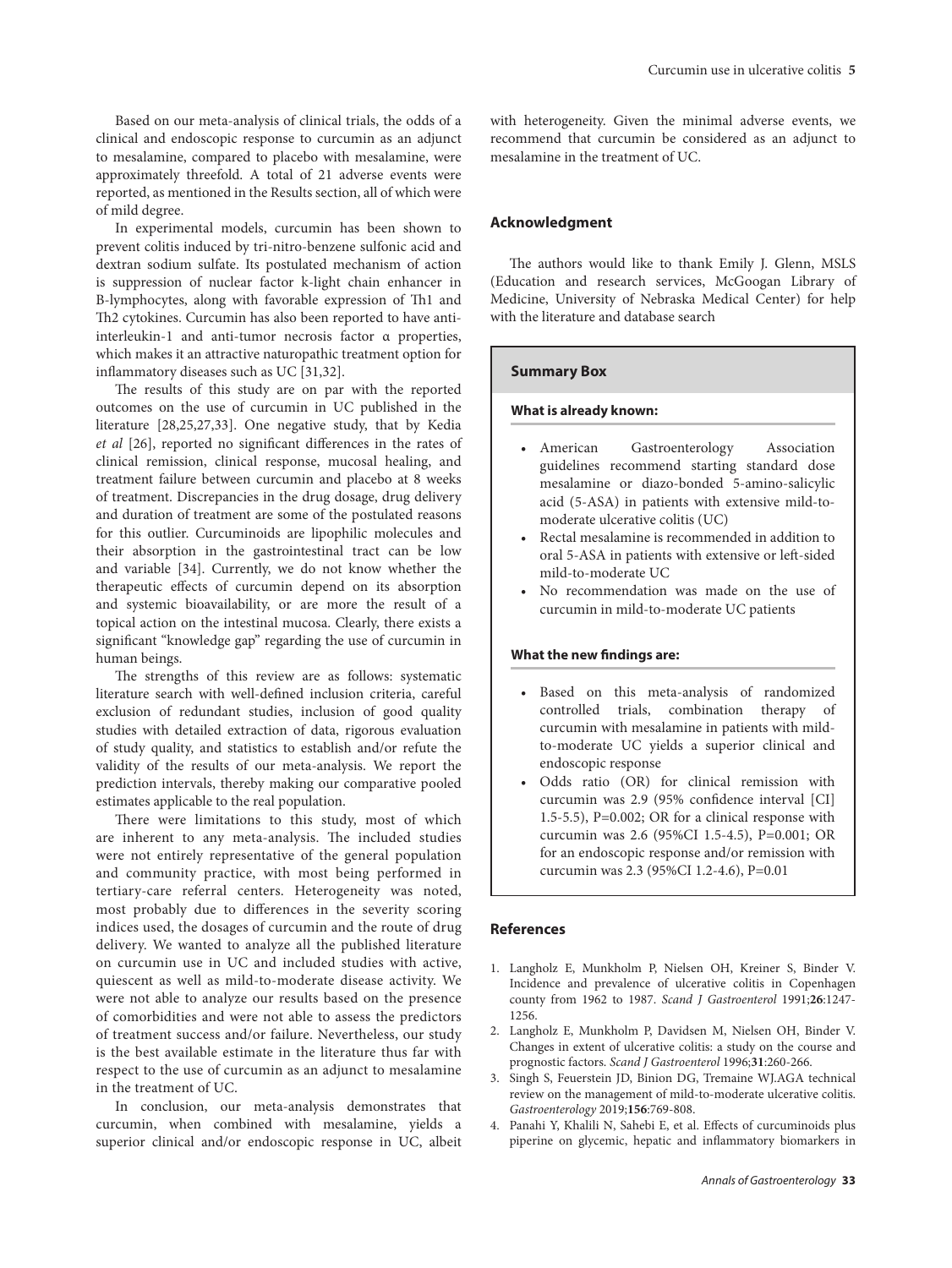patients with type 2 diabetes mellitus: a randomized double-blind placebo-controlled trial. *Drug Res (Stuttg)* 2018;**68**:403-409.

- 5. Panahi Y, Kianpour P, Mohtashami R, Jafari R, Simental-Mendía LE, Sahebkar A. Curcumin lowers serum lipids and uric acid in subjects with nonalcoholic fatty liver disease: a randomized controlled trial. *J Cardiovasc Pharmacol* 2016;**68**:223-229.
- 6. Sahebkar A, Serban MC, Gluba-Brzózka A, et al. Lipid-modifying effects of nutraceuticals: An evidence-based approach. *Nutrition* 2016;**32**:1179-1192.
- 7. Moher D, Liberati A, Tetzlaff J, Altman DG; PRISMA Group. Preferred reporting items for systematic reviews and metaanalyses: the PRISMA statement. *Ann Intern Med* 2009;**151**:264- 269, W64.
- 8. Jadad AR, Moore RA, Carroll D, et al. Assessing the quality of reports of randomized clinical trials: is blinding necessary? *Control Clin Trials* 1996;**17**:1-12.
- 9. Rachmilewitz D. Coated mesalazine (5-aminosalicylic acid) versus sulphasalazine in the treatment of active ulcerative colitis: a randomised trial. *BMJ* 1989;**298**:82-86.
- 10. Walmsley RS, Ayres RC, Pounder RE, Allan RN. A simple clinical colitis activity index. *Gut* 1998;**43**:29-32.
- 11. D'Haens G, Sandborn WJ, Feagan BG, et al. A review of activity indices and efficacy end points for clinical trials of medical therapy in adults with ulcerative colitis. *Gastroenterology* 2007;**132**:763-786.
- 12. Schroeder KW, Tremaine WJ, Ilstrup DM. Coated oral 5-aminosalicylic acid therapy for mildly to moderately active ulcerative colitis. A randomized study. *N Engl J Med* 1987;**317**:1625-1629.
- 13. DerSimonian R, Laird N. Meta-analysis in clinical trials. *Control Clin Trials* 1986;**7**:177-188.
- 14. Sutton AJ, Abrams KR, Jones DR, et al. Methods for meta-analysis in medical research. John Wiley & Sons Ltd.: New York; 2000, pp. 205-228.
- 15. Higgins J, Thompson SG, Spiegelhalter DJ. A re-evaluation of random-effects meta-analysis. *J R Stat Soc Ser A Stat Soc* 2009;**172**:137-159.
- 16. Riley RD, Higgins JP, Deeks JJ. Interpretation of random effects meta-analyses. *BMJ* 2011;**342**:d549.
- 17. Mohan BP, Adler DG. Heterogeneity in systematic review and meta-analysis: how to read between the numbers. *Gastrointest Endosc* 2019;**89**:902-903.
- 18. Kanwal F, White D. "Systematic Reviews and Meta-analyses" in Clinical Gastroenterology and Hepatology. *Clin Gastroenterol Hepatol* 2012;**10**:1184-1186.
- 19. Higgins JP, Thompson SG, Deeks JJ, Altman DG. Measuring inconsistency in meta-analyses. *BMJ* 2003;**327**:557-560.
- 20. Guyatt GH, Oxman AD, Kunz R, et al. GRADE guidelines: 7. Rating the quality of evidence—inconsistency. *J Clin Epidemiol*

2011;**64**:1294-1302.

- 21. Easterbrook PJ, Berlin JA, Gopalan R, Matthews DR. Publication bias in clinical research. *Lancet* 1991;**337**:867-872.
- 22. Duval S, Tweedie R. Trim and fill: A simple funnel-plot-based method of testing and adjusting for publication bias in metaanalysis. *Biometrics* 2000;**56**:455-463.
- 23. Rothstein HR, Sutton AJ, Borenstein M. Publication bias in metaanalysis: Prevention, assessment and adjustments. John Wiley & Sons; 2006.
- 24. Banerjee R, Medaboina K, Boramma GG, et al. Novel bio-enhanced curcumin with mesalamine for induction of remission in mild to moderate ulcerative colitis. *Gastroenterology* 2017;**152**:S587.
- 25. Hanai H, Iida T, Takeuchi K, et al. Curcumin maintenance therapy for ulcerative colitis: randomized, multicenter, doubleblind, placebo-controlled trial. *Clin Gastroenterol Hepatol* 2006;**4**:1502-1506.
- 26. Kedia S, Bhatia V, Thareja S, et al. Low dose oral curcumin is not effective in induction of remission in mild to moderate ulcerative colitis: Results from a randomized double blind placebo controlled trial. *World J Gastrointest Pharmacol Ther* 2017;**8**:147-154.
- 27. Lang A, Salomon N, Wu JC, et al. Curcumin in combination with mesalamine induces remission in patients with mild-tomoderate ulcerative colitis in a randomized controlled trial. *Clin Gastroenterol Hepatol* 2015;**13**:1444-1449.e1.
- 28. Masoodi M, Mahdiabadi MA, Mokhtare M, et al. The efficacy of curcuminoids in improvement of ulcerative colitis symptoms and patients' self-reported well-being: A randomized double-blind controlled trial. *J Cell Biochem* 2018;**119**:9552-9559.
- 29. Singla V, Pratap Mouli V, Garg SK, et al. Induction with NCB-02 (curcumin) enema for mild-to-moderate distal ulcerative colitis - a randomized, placebo-controlled, pilot study. *J Crohns Colitis* 2014;**8**:208-214.
- 30. Shivakumar V, Sharonjeet K, Dutta U, et al. A double blind randomised controlled trial to study the effect of oral *Curcumina longa* versus placebo in patients with active ulcerative colitis. *Indian J Gastroenterol* 2011;**30**(Suppl 1):A37. [Abstract]
- 31. Arbuckle TE, Fraser WD, Fisher M, et al. Cohort profile: the maternal-infant research on environmental chemicals research platform. *Paediatr Perinat Epidemiol* 2013;**27**:415-425.
- 32. Sahebkar A, Cicero AFG, Simental-Mendía LE, Aggarwal BB, Gupta SC. Curcumin downregulates human tumor necrosis factor-α levels: a systematic review and meta-analysis of randomized controlled trials. *Pharmacol Res* 2016;**107**:234-242.
- 33. Holt PR, Katz S, Kirshoff R. Curcumin therapy in inflammatory bowel disease: a pilot study. *Dig Dis Sci* 2005;**50**:2191-2193.
- 34. Shakeri A, Panahi Y, Johnston TP, et al. Biological properties of metal complexes of curcumin. *Biofactors* 2019;**45**:304-317.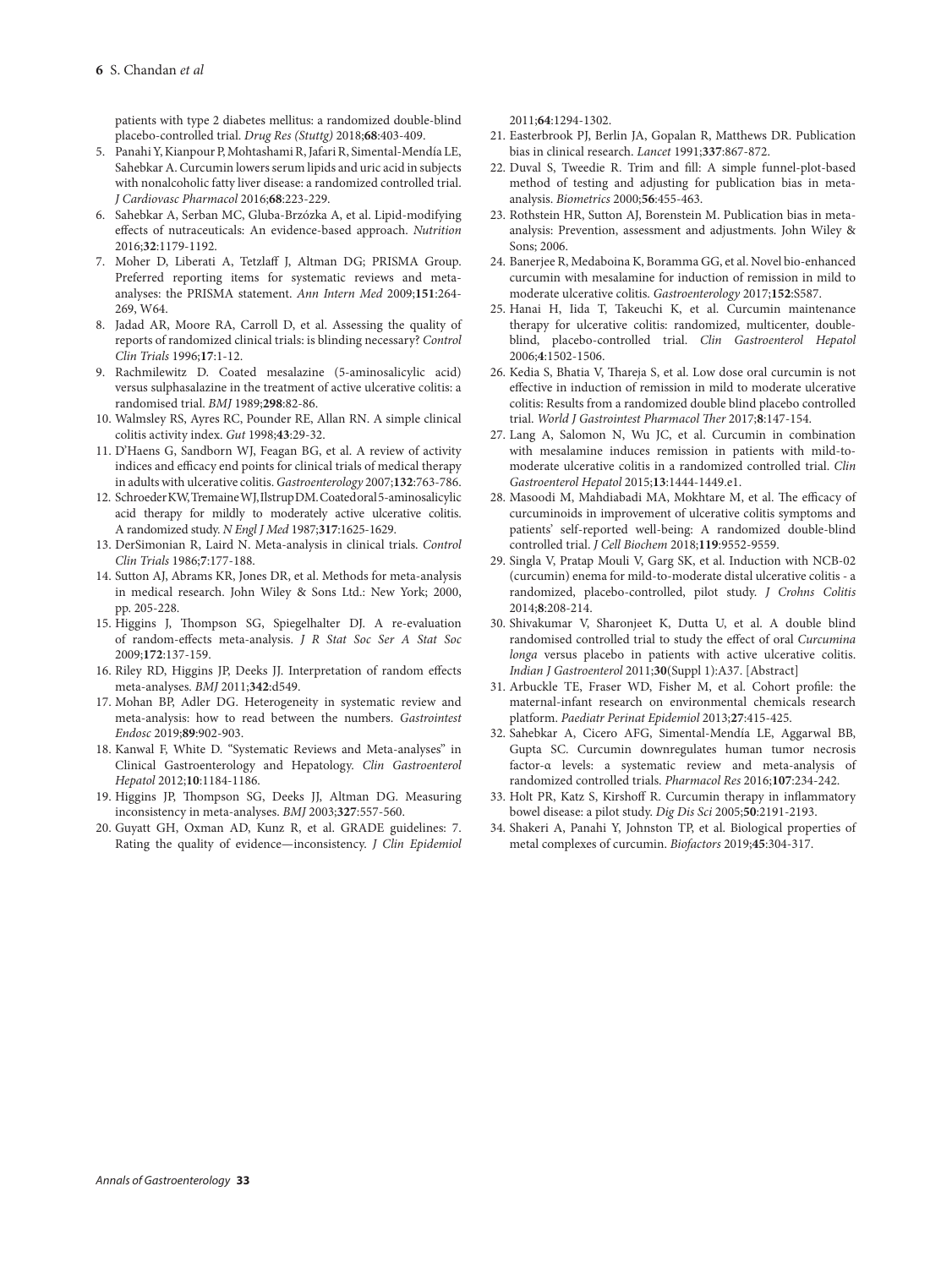# **Supplementary material**



**Supplementary Figure 1** PRISMA study selection PRISMA 2009 Flow Diagram

Source: Moher D, Liberati A, Tetzlaff J, Altman DG, The PRISMA Group. Preferred Reporting Items for Systematic Reviews and Meta-Analyses: The PRISMA Statement. *PLoS Med* 2009;6:6(7): e1000097. doi:10.1371/journal.pmed1000

**Supplementary Table 1** Jadad study quality assessment

| Study                                        | Hanai | Shivakumar | Singla | Lang         | Kedia | Banerjee | Masoodi |
|----------------------------------------------|-------|------------|--------|--------------|-------|----------|---------|
| Randomization                                |       |            |        |              |       |          |         |
| Randomization mentioned: +1                  |       |            |        |              |       |          |         |
| Randomization appropriate: +1                |       |            |        |              |       |          |         |
| Inappropriate method of<br>randomization: -1 |       |            |        |              |       |          |         |
| Blinding                                     |       |            |        |              |       |          |         |
| Blinding mentioned: $+1$                     |       |            |        |              |       |          |         |
| Method appropriate: $+1$                     |       |            |        |              |       |          |         |
| Method inappropriate: -1                     |       |            |        |              |       |          |         |
| Account of all patients                      |       |            |        |              |       |          |         |
| All pts accounted for: $+1$                  |       |            |        | $\mathbf{1}$ |       |          |         |
| Score                                        | 5     | 5          | 5      | 5            | 5     | 5        | 5       |
| Quality                                      | High  | High       | High   | High         | High  | High     | High    |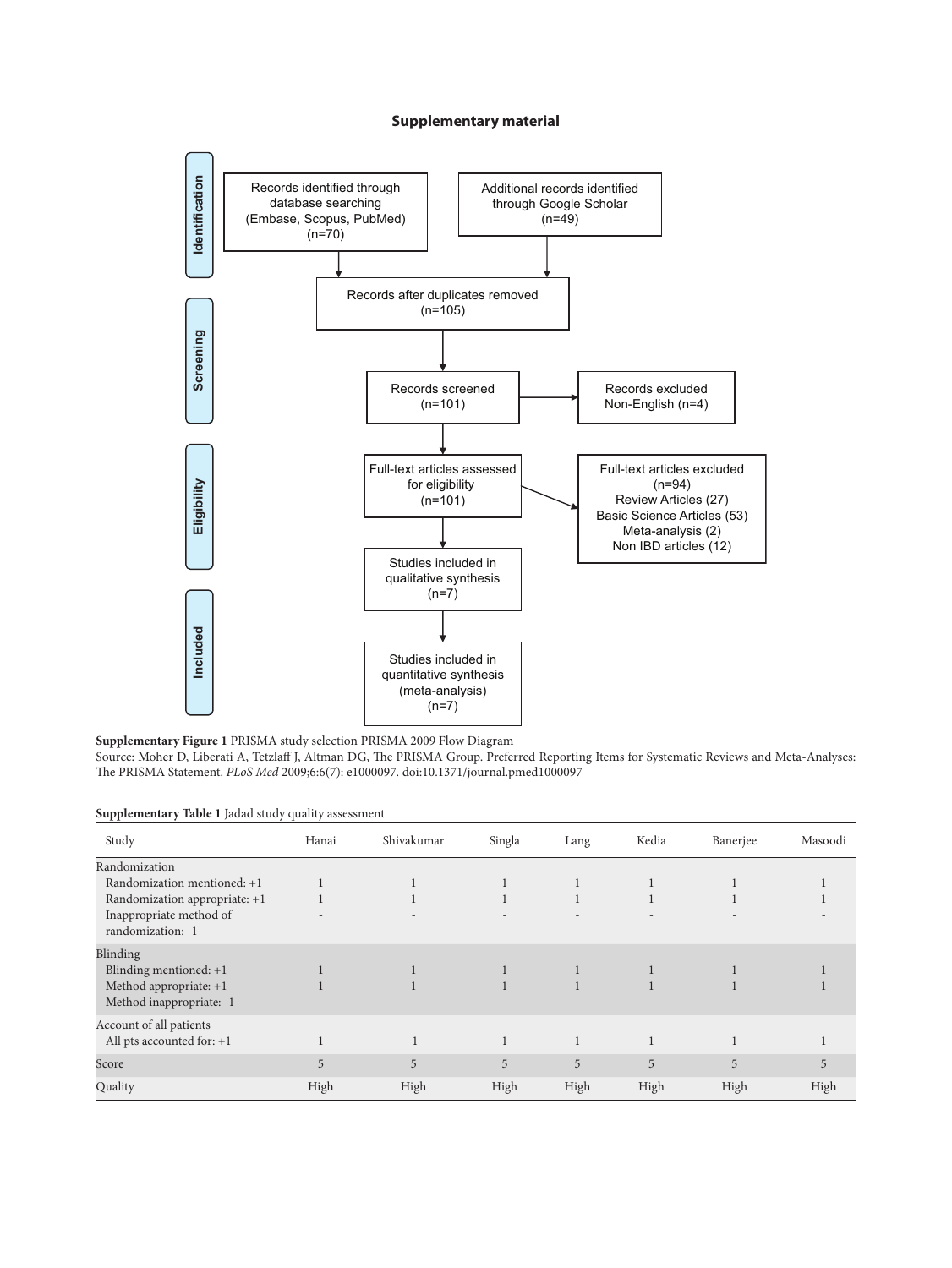| Supplementary Table 2 Study and patient characteristics                                                                      |                                                              |                                                                                                             |                                                                                                                                              |                                                                                                                                                                                                         |                                                                                                                                    |                                                                                                                               |                                                                  |
|------------------------------------------------------------------------------------------------------------------------------|--------------------------------------------------------------|-------------------------------------------------------------------------------------------------------------|----------------------------------------------------------------------------------------------------------------------------------------------|---------------------------------------------------------------------------------------------------------------------------------------------------------------------------------------------------------|------------------------------------------------------------------------------------------------------------------------------------|-------------------------------------------------------------------------------------------------------------------------------|------------------------------------------------------------------|
| Author                                                                                                                       | Hanai                                                        | Shivakumar                                                                                                  | Singla                                                                                                                                       | Lang                                                                                                                                                                                                    | Kedia                                                                                                                              | Banerjee                                                                                                                      | Masoodi                                                          |
| Year, country, study type                                                                                                    | 2006, Japan, RCT                                             | 11, India, RCT<br>201                                                                                       | 2013, India, RCT                                                                                                                             | 2015, Israel, RCT                                                                                                                                                                                       | 2017, India, RCT                                                                                                                   | 2017, India,<br><b>RCT</b>                                                                                                    | 2018, Iran, RCT                                                  |
| Dx Type                                                                                                                      | UC                                                           | <b>DC</b>                                                                                                   | Distal UC                                                                                                                                    | SC                                                                                                                                                                                                      | <b>DC</b>                                                                                                                          | <b>DC</b>                                                                                                                     | <b>DC</b>                                                        |
| Severity                                                                                                                     | Quiescent                                                    | Active                                                                                                      | Mild-Mod                                                                                                                                     | Mild-Mod                                                                                                                                                                                                | Mild-Mod                                                                                                                           | Mild-Mod                                                                                                                      | Mild-Mod                                                         |
| Measurement of response                                                                                                      | Remission - CAI<br>$\leq 4$ : Endoscopic<br>Clinical<br>- NR | Improvement in fecal<br>response - histology<br>calpro; Endoscopic<br>score 1 point<br>decrease<br>Clinical | histology score 1 point<br>Remission UCDAI <3;<br>Endoscopic response -<br>Clinical Response<br>UCDAI by 23, C.<br>- Decrease in<br>decrease | score of 0 or 1, E. Response<br>by 23 points, C. Remission<br>- any ≥1 in Mayo subscore<br>- Mayo score drop ≥1 to a<br>Decrease in SCCAI score<br>$SCCAI \leq 2$ ; E. Remission<br>Clinical Response - | endoscopic score<br>≥3, Remission<br>UCDAI $\leq$ 2;<br>Decrease in<br>Endoscopic<br>remission-<br>UCDAI by<br>Clinical-<br>of 0/1 | partial Mayo<br>partial Mayo<br>score by $\geq 3$ ;<br>Endoscopic<br>Decrease in<br>Remission-<br>Clinical-<br>score $\leq 1$ | Endoscopic - NR<br>in SCCAI score;<br>improvement<br>Clinical    |
| Curcumin<br>Age (mean)<br>Placebo                                                                                            | $45.2 \pm 15.8$<br>$39.7 \pm 14.2$                           |                                                                                                             | $35.5 \pm 13.8$<br>$32.7 + 8.9$                                                                                                              | $41.4 \pm 13.9$<br>40.4±12.7                                                                                                                                                                            | $36 + 12$<br>$34 + 7$                                                                                                              |                                                                                                                               | 38.21±16.37<br>36.04±11.78                                       |
| Disease duration<br>Curcumin<br>Placebo                                                                                      | 98.6±74.2<br>$93.5 \pm 74.2$                                 |                                                                                                             | $60(36-96)$<br>$33(12 - 72)$                                                                                                                 | $60 + 49.2$<br>$85.2 + 72$                                                                                                                                                                              | $43.68 + 31.08$<br>45.96±48                                                                                                        |                                                                                                                               | 37.75±56.03<br>33.11±34.57                                       |
| Disease involvement<br>Left Sided<br>Left Sided<br>Pancolitis<br>Pancolitis<br>Proctitis<br>Proctitis<br>Curcumin<br>Placebo |                                                              |                                                                                                             | 12<br>14<br>$\Box$<br>$\infty$                                                                                                               | $10\,$<br>15<br>$\equiv$<br>$\mathsf{L}\cap$<br>$\frac{3}{2}$                                                                                                                                           | $\overline{17}$<br>21<br>$\sim$ $\sim$<br>62                                                                                       |                                                                                                                               | $16\,$<br>12<br>$12\,$<br>$\infty$ 4<br>$\overline{\phantom{a}}$ |
| Curcumin<br>Female<br>Female<br>Placebo<br>Male<br>Male<br>Sex                                                               | 23<br>$26$ 18                                                |                                                                                                             | 12<br>$\Box$<br>$\Box$<br>$\Box$                                                                                                             | $16$<br>$\overline{17}$<br>$\infty$<br>$\circ$                                                                                                                                                          | 16<br>13<br>$25\degree$                                                                                                            |                                                                                                                               | 15<br>13<br>$\begin{array}{c} 13 \\ 15 \end{array}$              |
| Intervention<br>Curcumin<br>Placebo                                                                                          | 45                                                           | $\begin{array}{c} 18 \\ 18 \end{array}$                                                                     | 23                                                                                                                                           | 26<br>24                                                                                                                                                                                                | 29                                                                                                                                 | $\overline{01}$<br>23                                                                                                         | (Contd)<br>28                                                    |
|                                                                                                                              |                                                              |                                                                                                             |                                                                                                                                              |                                                                                                                                                                                                         |                                                                                                                                    |                                                                                                                               |                                                                  |